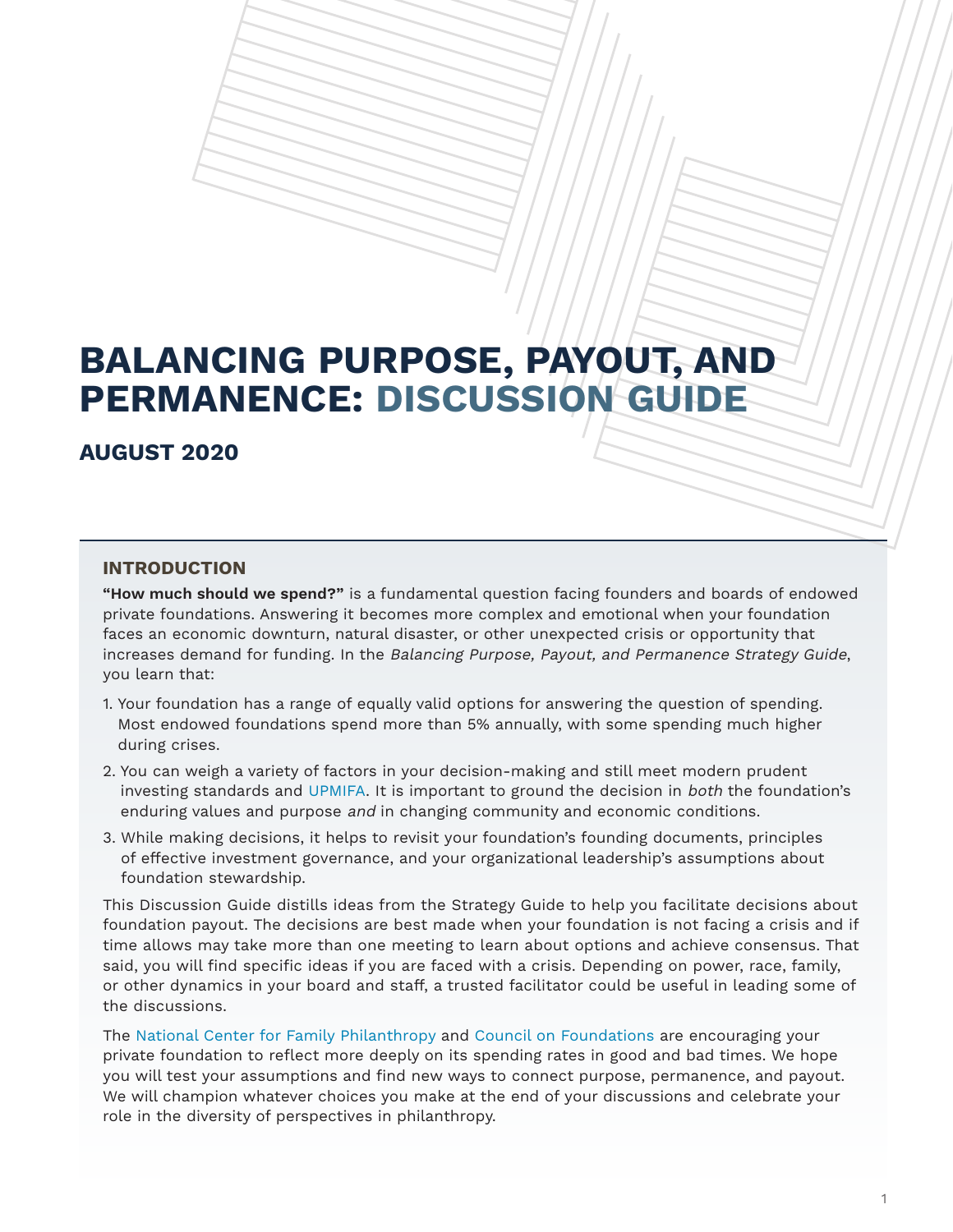## **1. WHO SHOULD BE INVOLVED?**

Your foundation's full board of directors (or trustees) and its managers have three primary fiduciary responsibilities—duty of care, duty of loyalty, and duty of obedience. Those duties apply to the foundation's assets, to its mission or purposes, and to the causes and communities it cares about. Sound governance means decisions about spending should not be limited to an investment committee or the advice of an investment firm. Private foundations are increasingly involving other perspectives as they make strategic decisions, including those about investing and spending. Consider working through these questions to determine who should be involved in these discussions:

- $\Box$  What groups of people currently inform board conversations about how our spending supports our purpose?
- $\Box$  Do they all feel their perspectives are being heard and respected, even if the foundation ultimately doesn't follow their advice?
- $\Box$  How might we adapt our decision-making practices and policies so that we are continuously learning from new perspectives?
- $\Box$  Would any of the following perspectives be useful in discussions about spending or in diversifying our investment committee's thinking?
- Future board members or extended family members who could learn from the process.
- Grant committees or program staff who could provide scenarios of potential impact based on different spending levels.
- Independent experts in the causes or communities we care about.
- Current and former grantees and/or people most affected by the conditions the foundation seeks to improve.
- Experts in navigating how racial and other inequities may be embedded in our investment and spending policies.

## **2. WHAT FACTORS ARE IMPORTANT IN OUR DECISION-MAKING?**

As an investment steward, you can use a variety of factors to determine your spending goals and rate. UPMIFA and other modern fiduciary guidance allow all the factors to be used. Your foundation can create its own formula for balancing the factors using [Activity 1](#page-7-0) on page 7.

If your investment firm has the skills and tools to do so (not all do), ask them to conduct an investment beliefs exercise and help you reach consensus on those beliefs. Ask if the firm also offers support in embedding the foundation's values and purpose into its investment and spending policies.

*Tip: For this discussion, see Strategy Guide Figure 1 (page A), examples of the 'balancing test' on pages 14-16, and Appendix 1 for examples of investment beliefs and how they influence investment and spending policies.*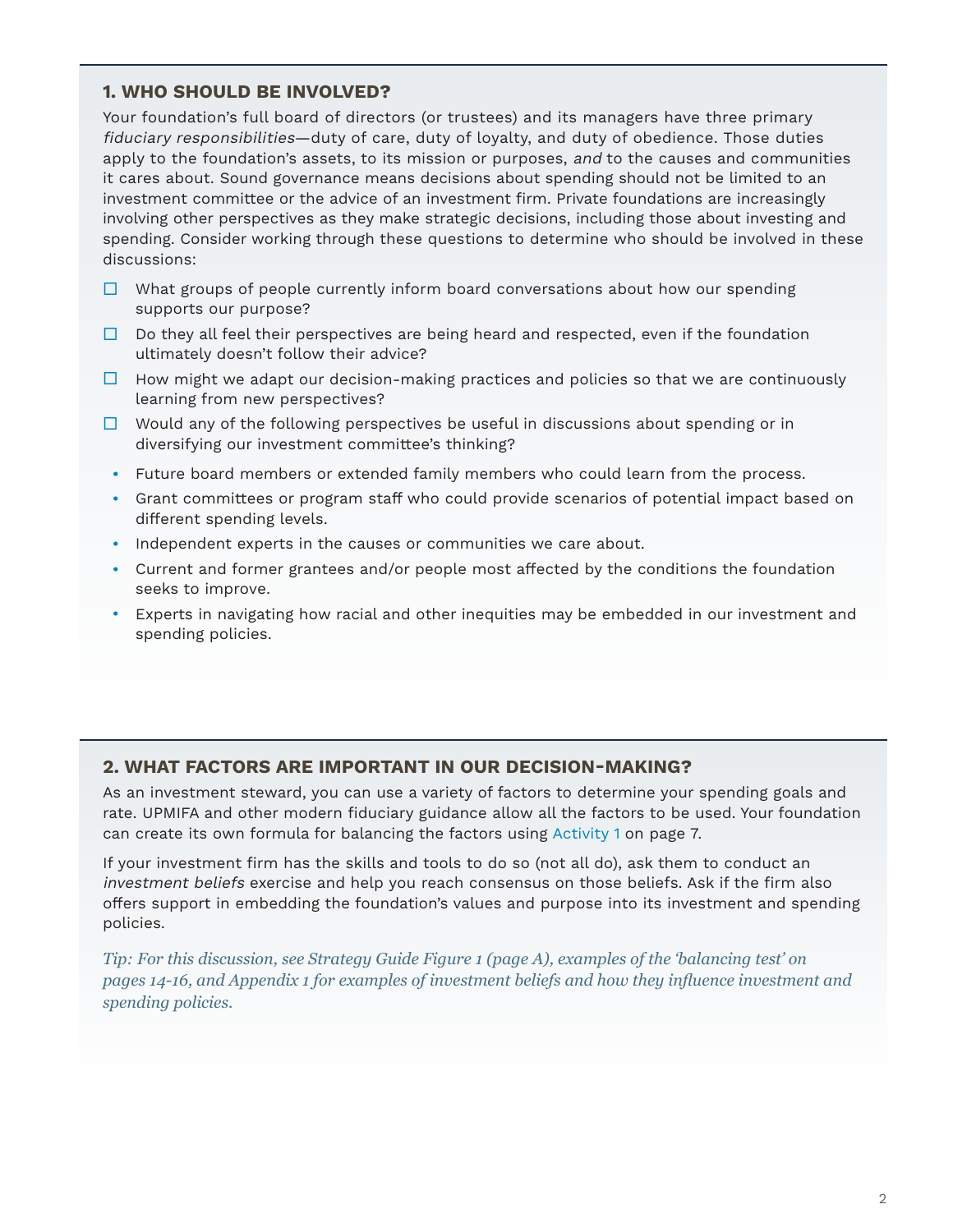#### **3. WHAT GUIDES OUR DECISION-MAKING?**

Your portfolio exists to serve your purpose—whether that's having a long-term vehicle for family philanthropy, a theory of change to solve a tough problem, or a commitment to strengthening a group of favored grantees. The following practical and philosophical questions can re-center your decision-making within your purpose(s) and values.

- Do any written documents designate the gift(s) that created the foundation as a legally restricted endowment or otherwise impose spending restrictions? Do we know for certain what specific restrictions the founders left and/or did they leave us more flexibility than we think?
- Why do we exist as an institution? What is the purpose that we seek to fulfill? What values do we hold most dear as we do our work? \*
- How does seriously engaging in philanthropy change us, especially as parents and siblings and spouses, but also as neighbors in the communities we serve? \*\*
- What assumptions do we have about how much private foundations spend and how quickly their endowed funds should grow?
- If the donor is still living, have they thought through the impact of the march of time on the foundation? Is it realistic to be truly perpetual—for 4th generations and more to be excited about it? Could changing economic conditions or cultural influences challenge perpetuity and a consistently growing endowment?

*Tips: See Strategy Guide Section II to test assumptions about private foundation spending rates and mandates for endowment. See "The New Norm" and "Entering the Creative Zone" in Section III for examples of perpetual foundations that choose more flexibility around endowment growth.*

## **4. WHAT'S GOING ON AROUND US?**

When examining your spending rate, board and staff members should have a shared understanding of the current conditions and trends in the causes and communities the foundation supports. Which of the following activities could help you create that shared understanding?

- $\Box$  Inviting experts to discuss trends in data or capacity of partners.
- $\Box$  Inviting experts to explain the ramifications of changes in public policies.
- $\Box$  Inviting other donors or foundations to discuss how they approach similar issues and the criteria they use for making decisions.
- $\Box$  Inviting front-line workers and people most affected by a challenge to discuss what they think works best in making progress.
- $\Box$  Discussing how the landscape of other funders (foundations, individual donors, government, businesses) is evolving. Who is stepping back and stepping up? Who jumps in early and who waits until later? What are the consistent gaps?
- $\Box$  Asking if your investment advisor has done scenario planning for how changes in investing and tax policies might affect your portfolio, your ability to spend, and the communities or causes you prioritize.

<sup>\*</sup> Questions from Anne Wallestad, President & CEO, BoardSource

<sup>\*\*</sup> Questions from Ashley Blanchard, Senior Associate, and Kelin Gersick, Co-Founder and Senior Partner of Lansberg, Gersick & Associates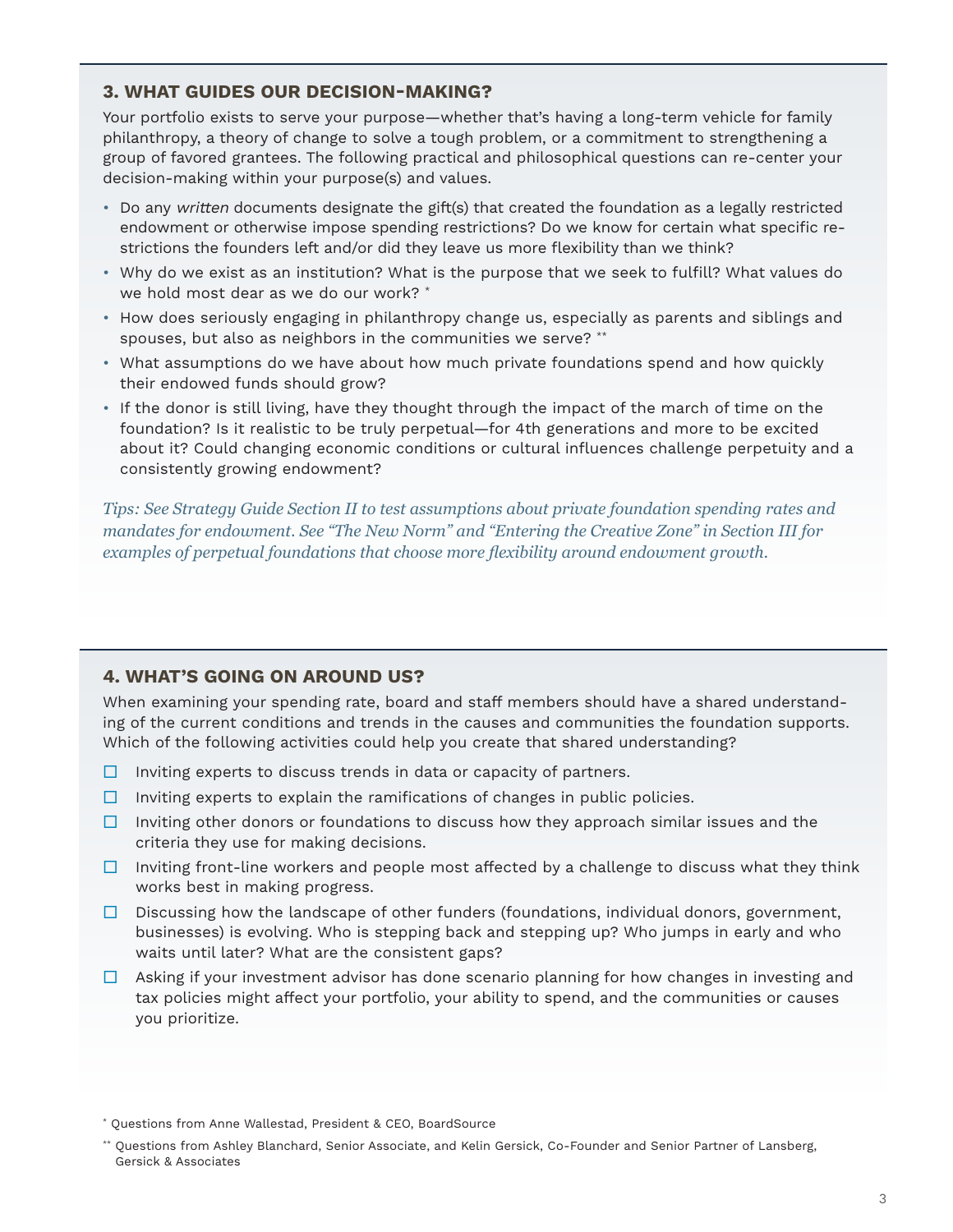If you are facing a crisis, consider discussing:

- $\Box$  What is the likely impact of this crisis on our current nonprofit partners? What will the impact on our philanthropic goals be if we allow those nonprofits to falter or lose ground or momentum in their work? How concerned are we about our ability to find strong nonprofit partners through which we can advance our goals once the crisis passes? \*
- $\Box$  When do we decide our foundation and the community are 'back to normal?' What do we mean by normal and is there broad agreement between board members? Is our definition the same as our grantees' and communities' views? \*\*\*

*Tip: You may wish to invite your investment team to the conversations so they gain a deeper appreciation of the issues and how the foundation might want to address them.* 

## **5. WHAT'S OUR PREFERRED APPROACH TO GRANTMAKING?**

US laws guiding private foundations allow for a wide range of approaches to any challenge, and most challenges require a range of approaches to make real progress. Whatever the challenge, you will inevitably face calls for increased spending. When answering those calls, funders interviewed in the Strategy Guide stressed staying true to your values, mission, and preferred approach to grantmaking. Your preferred approach to grantmaking might be based on your role in the ecosystem of funders (e.g., lead the pack or follow others), your philosophy (e.g., meet immediate needs vs. support long-term solutions), or other factors.

If your foundation has a preferred approach to grantmaking, then consider:

- Comparing your answers in questions 2, 3, and/or 4 above to your current approach. Those questions combine internal and external factors that strengthen your role as an investment steward. In turn, they may affect your thinking about spending and grantmaking.
- Asking the essential question about legacy in [Activity 2.](#page-8-0)

Is your foundation unsure about its preferred approach? Then consider using both [Activity 2](#page-8-0) and [3](#page-9-0) and/or using one of the many free guides available online that help you refine your philanthropic strategy.

<sup>\*</sup> Questions from Anne Wallestad, President & CEO, BoardSource

<sup>\*\*\*</sup> Question from Jeff Williams, Director, Community Data and Research Lab, Johnson Center at Grand Valley State University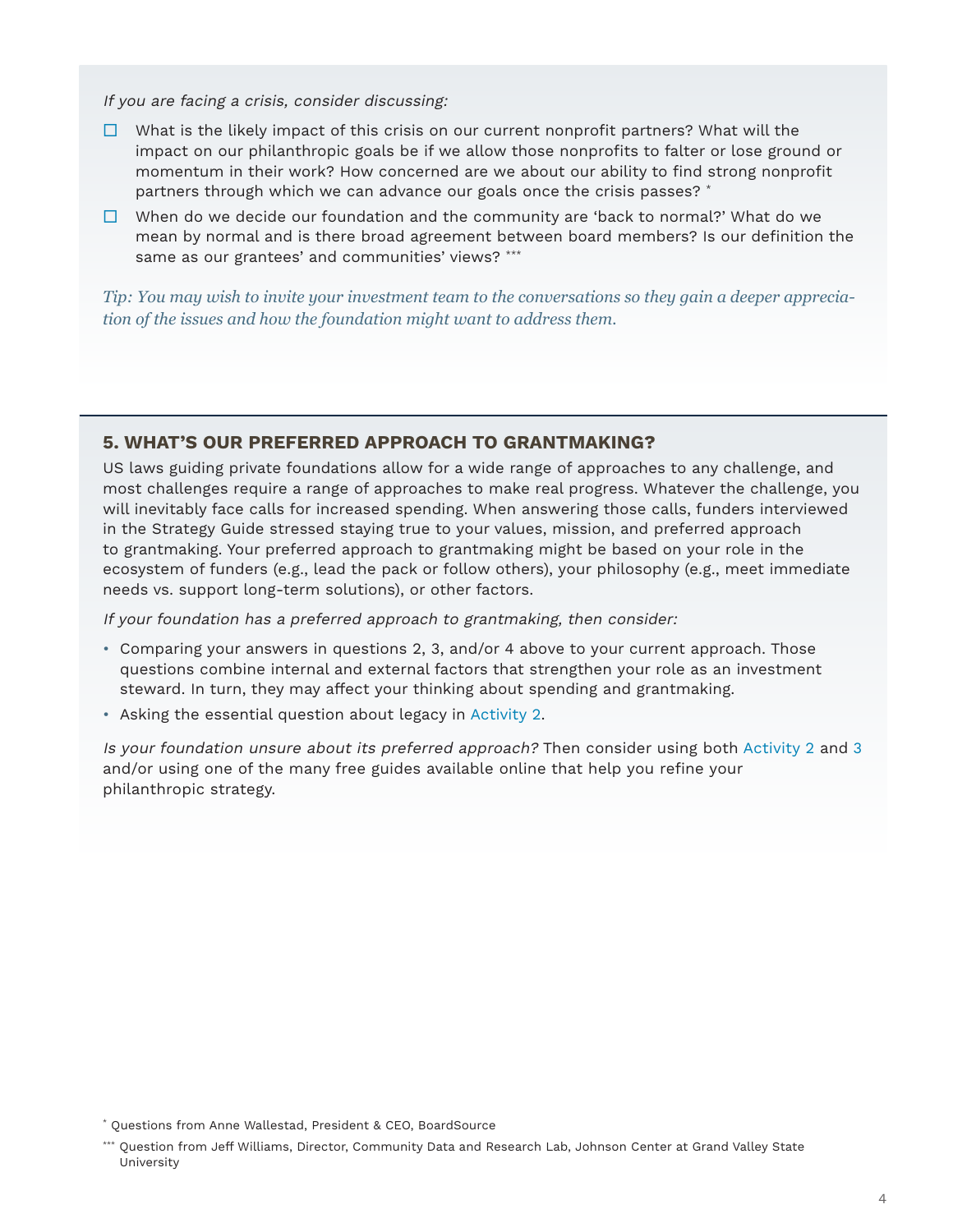## **6. WHAT ARE OUR OPTIONS FOR SPENDING?**

Foundations in the Strategy Guide spent anywhere from the minimum of 5% annually to 6-8% annually to 10-20% in times of need, all while maintaining their intention to be perpetual and meeting fiduciary duties, prudent investing standards, and donor intent.

If you are not faced with an urgent need for changing your spending rate, consider the short scenario planning discussion in [Activity 4](#page-10-0), use the scenarios in Figure 4 in the Strategy Guide, or use the scenario planning guides in the resources on page 20 of the Strategy Guide. This gives you the opportunity to plan before the next crisis and clarify your ideal responses. The results should be shared with your investment committee and investment advisor and should be filed with your spending policy to guide future decision-making.

If you are faced with urgent calls for increased spending to meet a short-term crisis or goal, discuss which of these common answers best fit your foundation:

- Cut back to focus primarily on capital preservation
- Stay the course with fairly level spending
- Be a first responder to meet immediate needs
- Keep the powder dry to respond later and not crowd out individual or government funding
- Go deep and long with increased spending over multiple years to ensure sustained impact
- Get creative in leveraging resources

Also consider discussing:

- What do we want our legacy to be when we look back on the crisis? \*
- What will make us feel like we did enough or did right by our institutional legacy, our philanthropic priorities, our nonprofit partners, and our community?  $*$

*Tip: See Strategy Guide Section III for the Spectrum of Choices graphic and Section II for data on spending rates.*

## **7. MAKING THE DECISION**

Before changing your spending rate and/or spending policy, your board will want to ensure buy-in for the parameters of the decision-making process. Essential questions include:

- 1. Are others allowed to be present and/or weigh in during the discussion?
- 2. Do we agree to the factors we will use and how we're weighing them? (You may need to revisit Activities 1 and 2 to update or finalize your answers).
- 3. Do we agree to the meeting ground rules or code of conduct?
- 4. Do we agree to the type of majority or consensus we will be using?
- 5. Do we agree to abide by our fiduciary duties and comprehensive role as investment stewards? This includes agreeing to support the decision made, regardless of personal viewpoint or affiliation with a grantee or investment advisor.
- 6. If we face a crisis, who will have the power to act on our alternate scenarios for spending based on what information and input?
- 7. Will we hold our investment advisors and other advisors accountable for acting on our decision, regardless of their personal viewpoints?

*Tip: See [Bridgespan's Decision-Making Best Practices Checklist](https://www.bridgespan.org/insights/library/organizational-effectiveness/decision-making-best-practices) and NCFP's [Family Meetings Content](https://www.ncfp.org/collection/family-meetings/)  [Collection](https://www.ncfp.org/collection/family-meetings/) for resources to strengthen your decision-making.*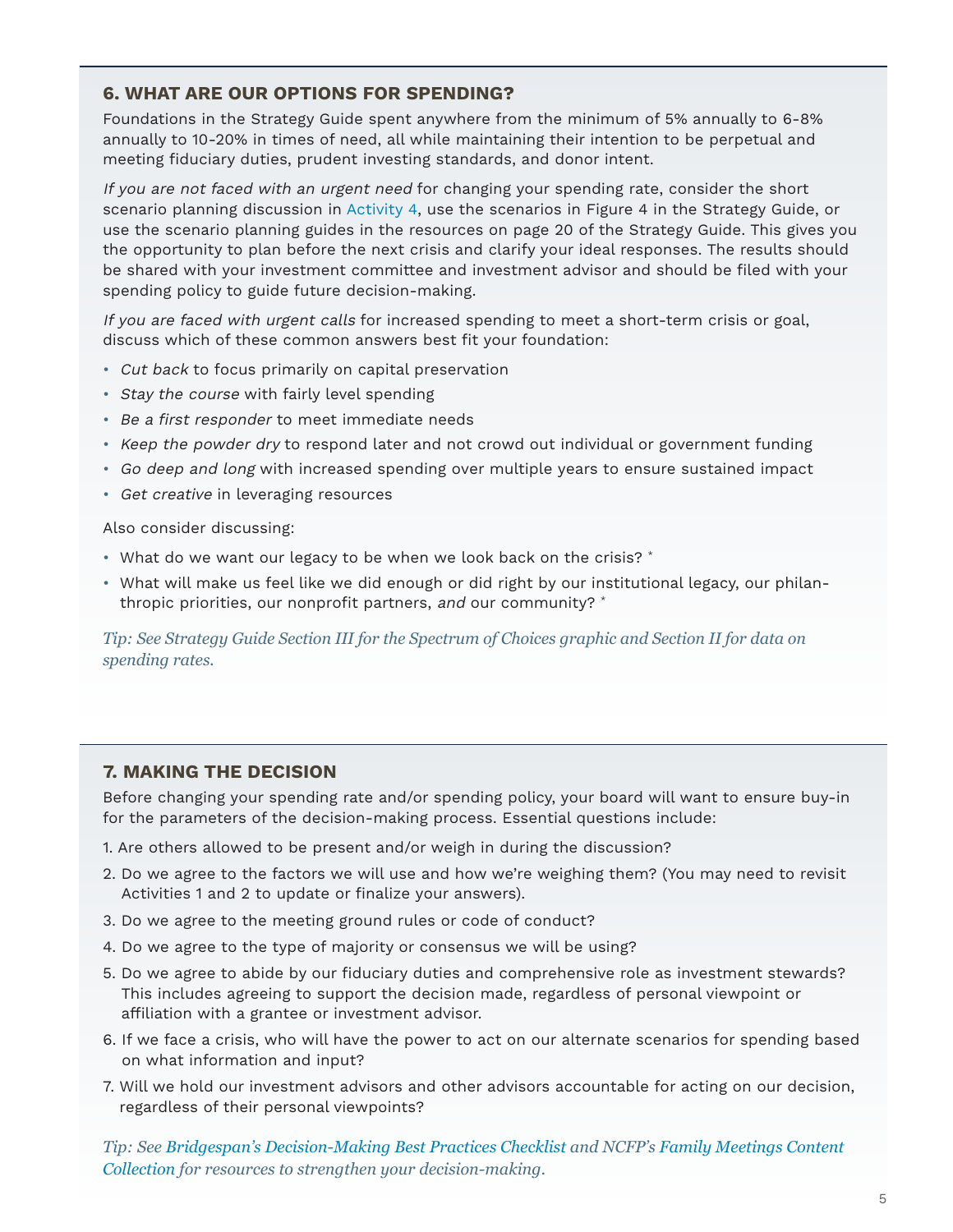## **8. ARE OUR INVESTMENTS AND ADVISORS ALIGNED WITH OUR DECISIONS?**

Sound investment governance means your money is in service to your mission and purpose. For some foundations, this may mean revisiting if your advisors (tax, investment, legal, philanthropic) are still the best fit for your goals. Based on the suggestions of people interviewed for the Strategy Guide, consider asking yourself the questions below about each of your advisors.

*Tip: See Section I and Appendix 1 in the Strategy Guide for additional insights, resources on these issues, and finding expertise to help you evaluate advisors and fiduciary performance.* 

|                                                                                                                                                                                                                                                                                          | Yes | No | <b>Unsure</b> |
|------------------------------------------------------------------------------------------------------------------------------------------------------------------------------------------------------------------------------------------------------------------------------------------|-----|----|---------------|
| Does the advisor listen to and respect all voices and perspectives on the<br>board and staff?                                                                                                                                                                                            |     |    |               |
| Am I or are others experiencing biases based on gender, race, age,<br>expertise, or power?                                                                                                                                                                                               |     |    |               |
| Is the advisor truly conflict-free? Does she or he also serve family<br>members or a related business or trust?                                                                                                                                                                          |     |    |               |
| Is the advisor truly conflict-free? Is their compensation based on selling<br>certain products to foundations or based on certain decisions about<br>spending and perpetuity?                                                                                                            |     |    |               |
| Has the advisor taken the time to familiarize their team with our founda-<br>tion's values, purpose, mission, goals, and communities or causes?                                                                                                                                          |     |    |               |
| Does the advisor use current data on the diversity of foundation<br>spending policies and approaches to perpetuity (perhaps by reading the<br>Strategy Guide)? Or are they offering plans based on generic views of<br>endowments and foundations?                                       |     |    |               |
| Investment only: To strengthen our governance, are they able to lead<br>conversations about investment values and investment beliefs and<br>embed those in our spending policy and investment policy statement?<br>Are they using 'fiduciary duty' as an excuse for not doing this work? |     |    |               |
| Investment only: To strengthen investment performance, are they able<br>and willing to provide performance attribution analyses proving their and<br>their managers' active decisions contribute to alpha?                                                                               |     |    |               |
| Investment and tax: Do they know how to handle special or restricted<br>assets in our portfolio that limit how we can invest or create liquidity<br>(a rare but important issue)?                                                                                                        |     |    |               |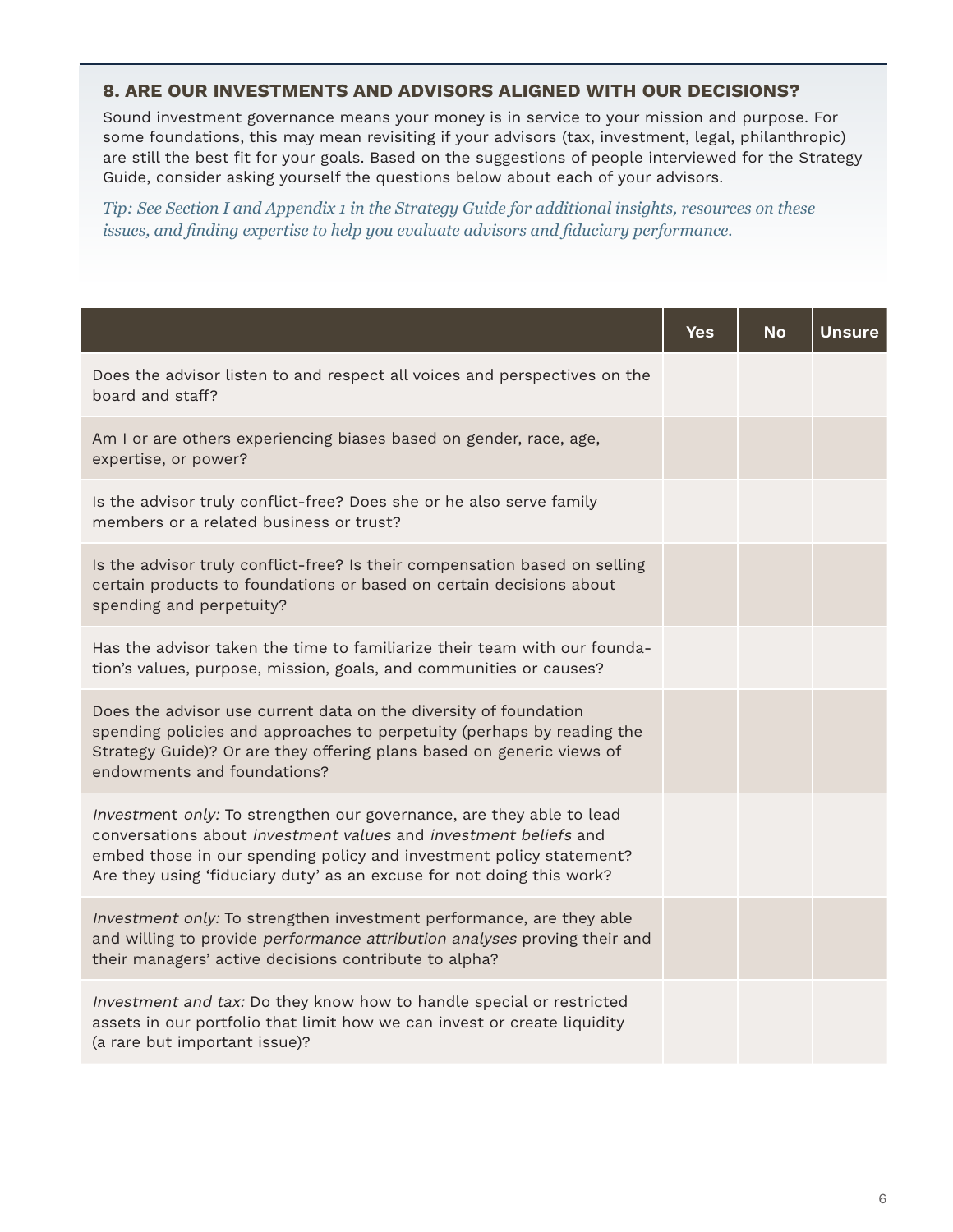## **ACTIVITIES FOR DISCUSSING SPENDING POLICY STRATEGY WITH YOUR BOARD**

#### **[ACTIVITY 1: WEIGHTING FACTORS IN SPENDING](#page-7-0)**

Use this activity to rank six factors in developing a spending rate and to determine where there is agreement or disagreement between decision-makers. It may take more than one meeting to discuss the factors and reach consensus.

#### **[ACTIVITY 2: THINKING ABOUT LEGACY](#page-8-0)**

Use this activity to discuss the tension between your foundation's legacy as current community impact and legacy as philanthropic capital saved for future impact. The activity can typically be finished in one meeting.

#### **[ACTIVITY 3: CONSIDERING YOUR PREFERRED APPROACH](#page-9-0)**

Use this activity to understand individuals' preferences among five approaches to philanthropy and develop a preferred approach for the foundation. It will likely take more than one meeting to discuss the implications of each approach and to reach a consensus.

#### **[ACTIVITY 4: SPENDING SCENARIOS](#page-10-0)**

Use this activity to prioritize your foundation's spending goals when faced with four economic scenarios. It may take more than one meeting to reach consensus and you could augment the scenarios with data from your investment advisor.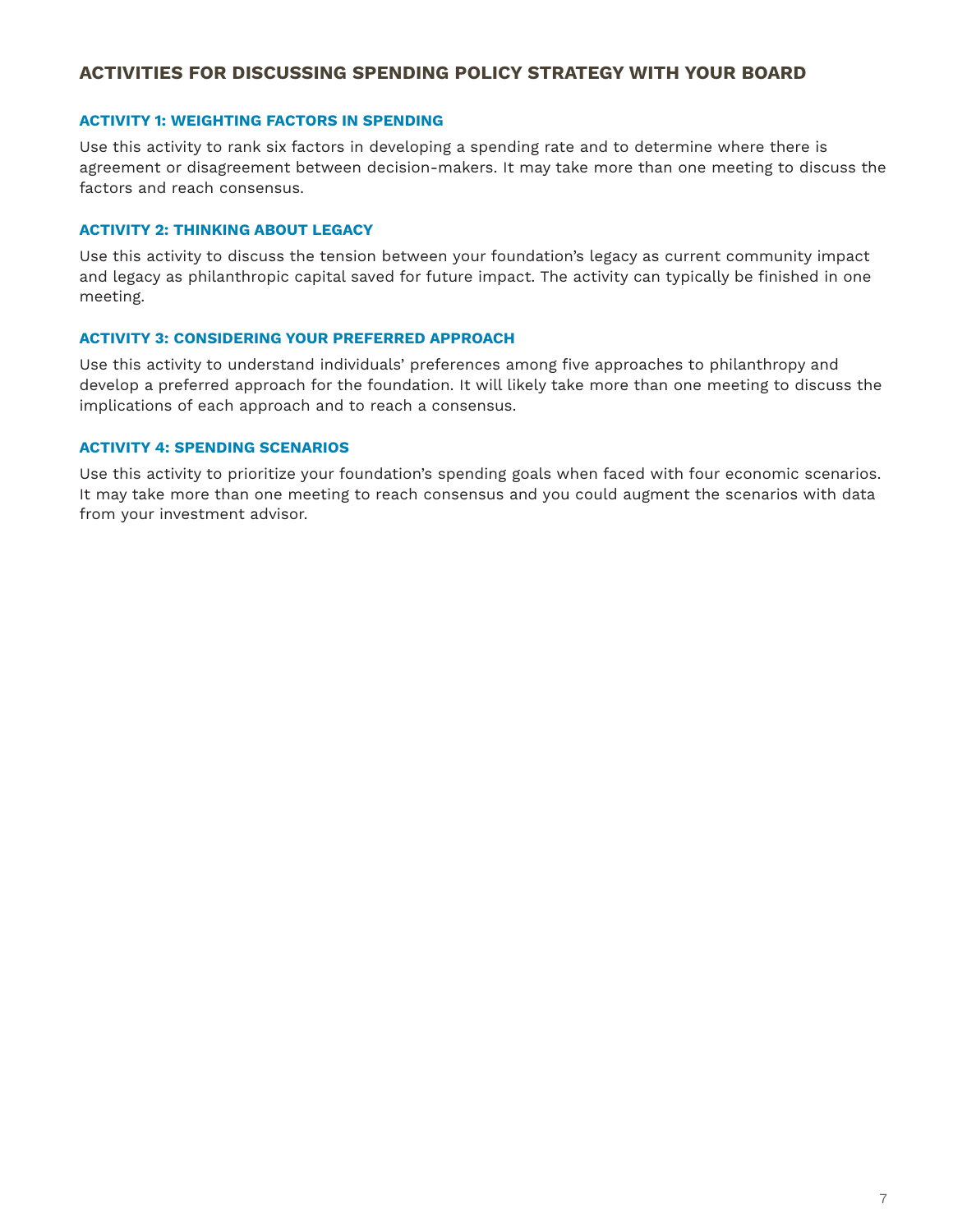## <span id="page-7-0"></span>**ACTIVITY 1: WEIGHTING FACTORS IN SPENDING**

- 1. Share the question and answers below with board members and other decision-makers you would like to involve.
- 2. Ask them to individually assign percentages (including zero) without discussion or judgment to the factors below. They may add their own.
- 3. Chart their answers on a flipchart, again without discussion or judgment.
- 4. Then facilitate a discussion about trends and differences in the answers, allowing all voices to be heard and respected. Help people explain why they made the choices they did. Document questions that may need to be answered later.
- 5. Consider any consensus on answers or direction as an *interim solution*. Then go through the rest of this Discussion Guide as other questions may change people's initial answers.

## **"How much weight should we give to each of these factors as we develop a spending rate?"** (assign percentages, including zero, as you see fit)

- Written guidance from the founders (if we have this)
- Values, principles, vision, and/or mission
- \_\_\_\_\_ Current and projected opportunities or challenges facing the cause or community we care about
- \_\_\_\_\_ Current and projected economic conditions and their impact on our finances
- \_\_\_\_\_ Long-term preservation of the value of our investment portfolio (a form of intergenerational equity)
- Ensuring future generations don't suffer from today's problems (a form of intergenerational equity)
- \_\_\_\_\_ Other \_\_\_\_\_\_\_\_\_\_\_\_\_\_\_\_\_\_\_\_\_\_\_\_\_\_\_\_\_\_\_\_\_\_\_\_\_\_\_\_\_\_\_\_\_\_\_\_\_\_\_\_\_\_\_\_\_\_\_\_\_\_\_\_\_\_\_\_\_\_\_\_\_\_\_\_\_\_\_\_\_\_\_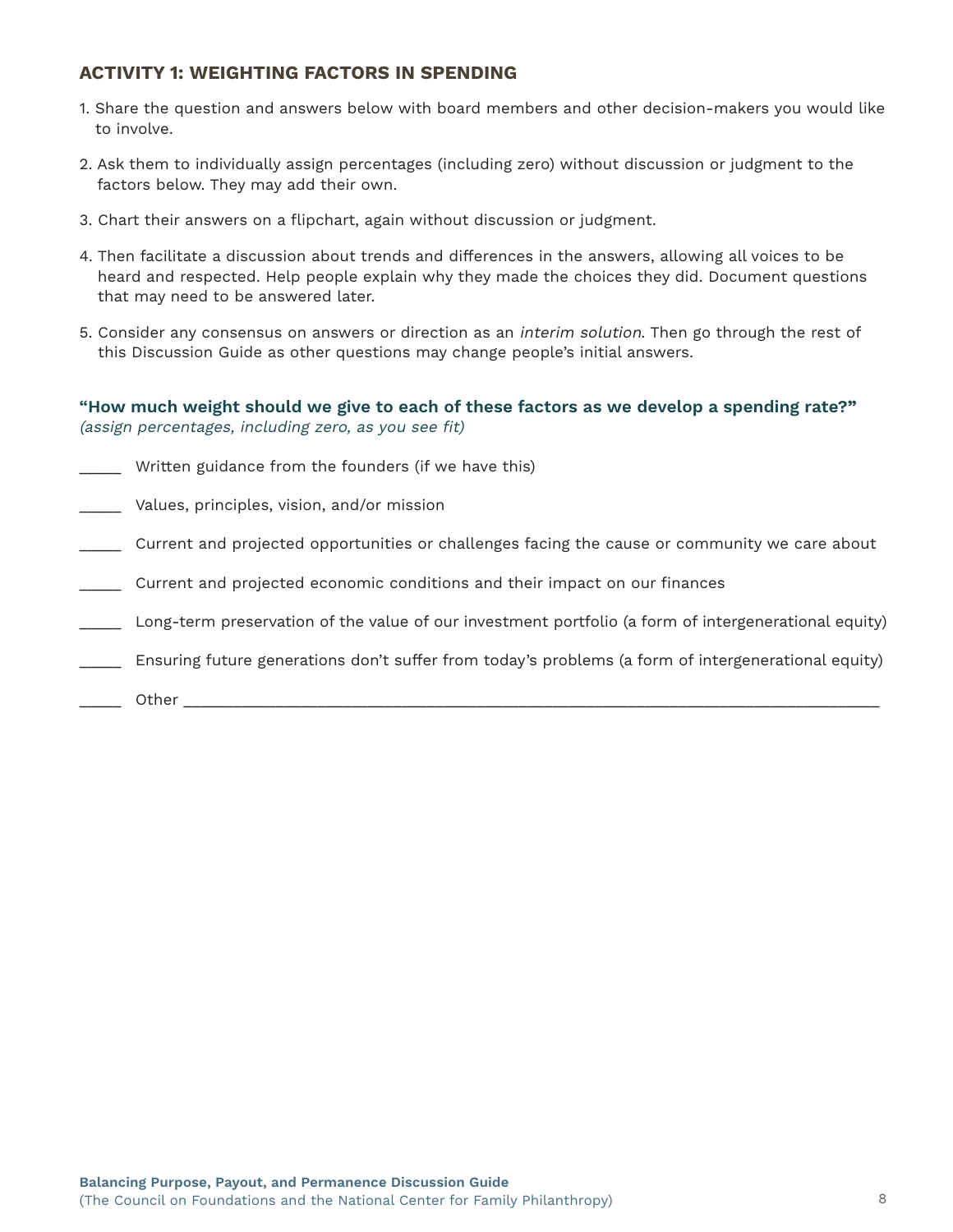## <span id="page-8-0"></span>**ACTIVITY 2: THINKING ABOUT LEGACY**

- 1. Draw or share the graphic below on a flipchart, whiteboard, or Google Doc. Also give the graphic to everyone as a handout.
- 2. Assure board members and others participating in the discussion that there is no right answer. All perpetual or long-term foundations struggle with the tension between these two answers.
- 3. Ask them, without discussion or judgment, to individually place a dot along the continuum (including at either end) on where they think the foundation should balance between the answers.
- 4. If the group works well together, have them go to the flipchart and place their initials where their dot was. If there are tensions or visible power differences, collect the individual answers from the group and write their dots (without initials) on the flipchart.
- 5. Facilitate a discussion about commonalities and differences in the answers, allowing all voices to be heard and respected. Help people explain why they made the choices they did. Document questions that may need to be answered later.
- 6. Consider any consensus on answers or direction as an interim solution. Then go through the rest of this Discussion Guide as other questions may change people's initial answers.

## **What is our most important legacy? What are we really saving money for?**

Ensuring significant community impact that we and future generations can be proud of.

 $\leftarrow$ 

Ensuring future generations have the same philanthropic capital to make a difference in their time.

 $\rightarrow$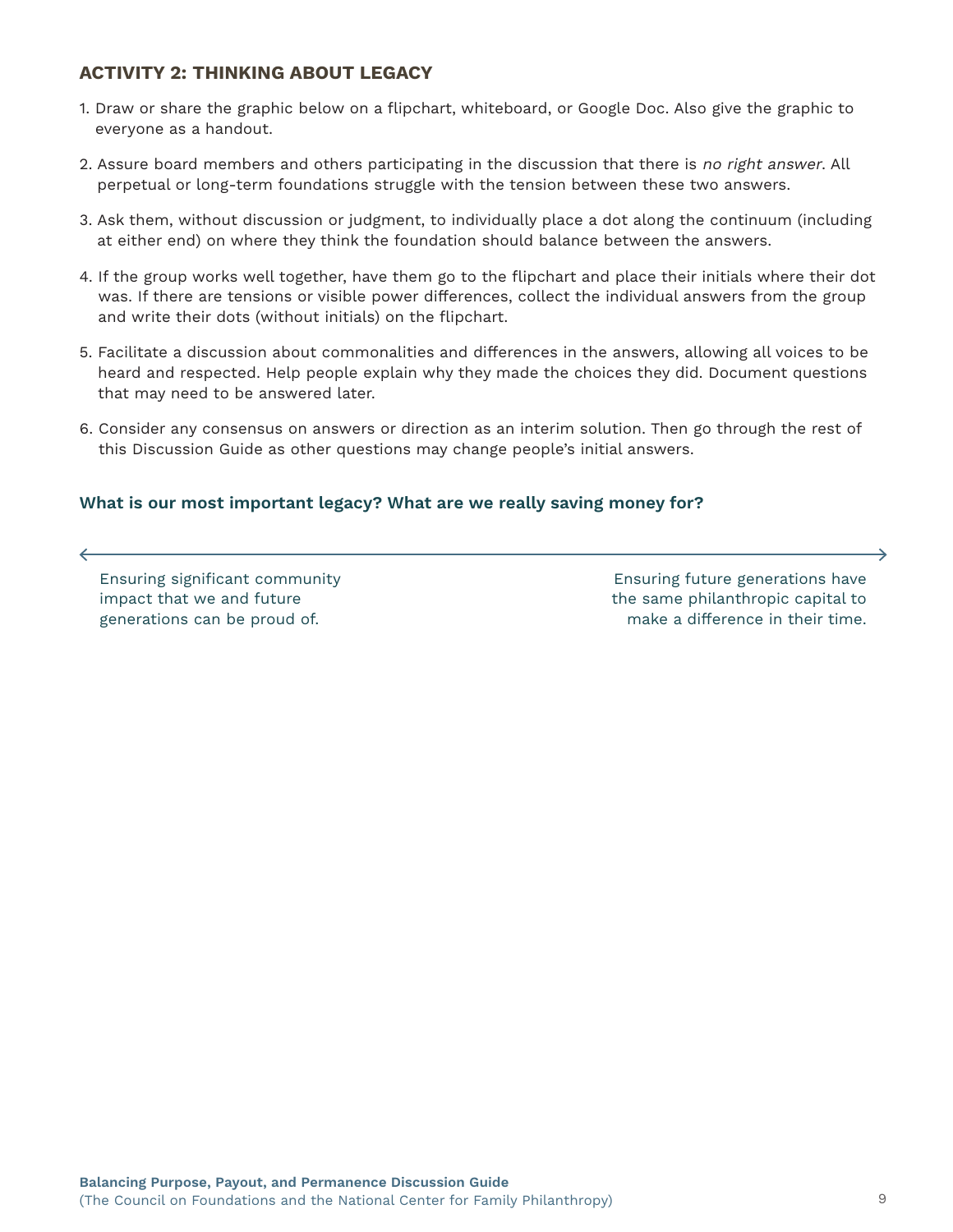## <span id="page-9-0"></span>**ACTIVITY 3: CONSIDERING YOUR PREFERRED APPROACH**

The graphic below outlines five approaches to philanthropy. They are not mutually exclusive, but each leads to a different way of defining and living out your foundation's purpose and values. Each person has an inherent preference for one of the styles. Your foundation's decision-making will benefit from understanding those preferences and how they might shape the foundation's work. Versions of this exercise are often part of a retreat facilitated by a trusted advisor.

- 1. Draw or share the graphic below on a flipchart, whiteboard, or Google Doc. Also give the graphic to everyone as a handout. Assure them there are no right answers to the questions.
- 2. Ask each decision-maker, on their own, to rank on their handout how closely the five traditions most describe their personal style of giving (1 = most close, 5 = least close, OK to have a tie). Assure that it is OK if their personal style is different from the foundation's.
- 3. Ask them, on their own, to place an "N" beside the tradition they think best describes the foundation now and a "5" beside the tradition they hope best describes it in five years.
- 4. If the group works well together, have them go to the flipchart and place their initials beside their top personal choice and write the "N" and "5" where they had placed them. If there are tensions or power differences, collect the individual answers from the group and write their answers (without initials) on the flipchart.
- 5. Facilitate a discussion about where there is alignment in the answers, allowing all voices to be heard and respected. Help people explain why they made the choices they did. Test if there is initial consensus on a top approach if the foundation is a) responding to a crisis, and b) if that approach should be the same or different as your long-term grantmaking.
- 6. Achieving consensus on how these apply to the foundation's grantmaking often takes more than one meeting. Many foundations use different preferred approaches for different communities or program areas.

| Tradition: Philanthropy as | <b>Guiding Principle(s)</b>                 | <b>Strategic Bias</b>                                                  |
|----------------------------|---------------------------------------------|------------------------------------------------------------------------|
| <b>Relief</b>              | Compassion, protection,<br>benevolence      | Alleviate human suffering<br>(or animal or environmental)              |
| <b>Improvement</b>         | Progress, opportunity,<br>responsibility    | Maximize human potential                                               |
| <b>Social Reform</b>       | Justice OR Freedom                          | Solve social problems; change<br>policy, practice, systems             |
| Civic Engagement           | Participation, empowerment                  | Build community; give voice<br>and authority to those most<br>affected |
| <b>Innovation Capital</b>  | Creativity, flexibility, challenge<br>norms | Support risk, discovery,<br>experimentation                            |

Graphic by Tony Macklin, CAP®, adapted from the classic [Four Traditions of Philanthropy](https://civicreflection.org/resources/articles-essays/four-traditions-of-philanthropy) by Elizabeth Lynn and Susan Wisely.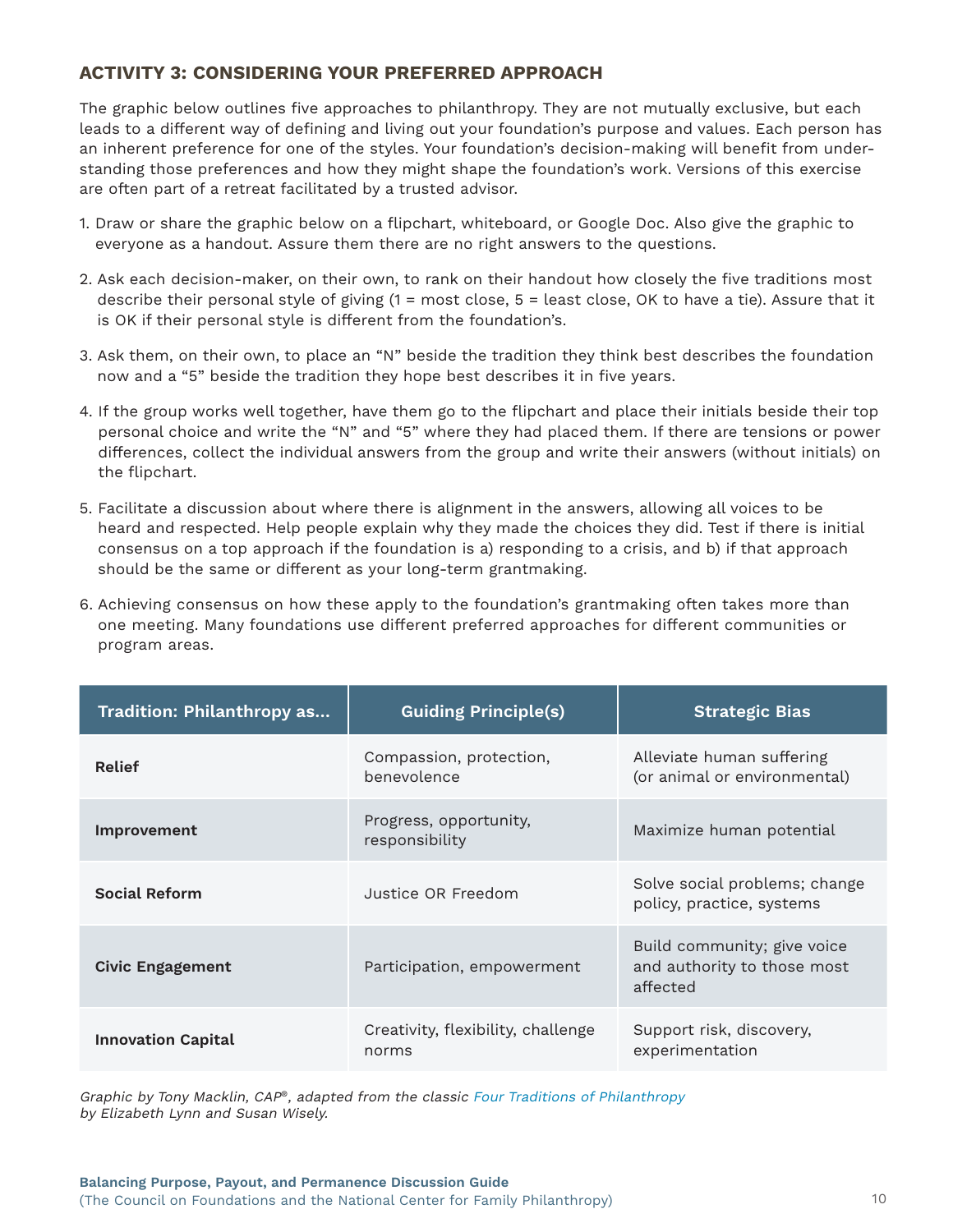## <span id="page-10-0"></span>**ACTIVITY 4: SPENDING SCENARIOS**

In this brief scenario planning exercise, it will help if the participants have read Section III of the Strategy Guide and have discussed the spectrum of answers shown in Figure 5.

- 1. Give each decision-maker the scenarios and answers below. Also write the answers up on a flipchart, whiteboard, or Google Doc.
- 2. Tell them that in scenario planning, they're not rating which scenario they think is most likely. They are just trying to prepare the foundation for all of them.
- 3. Ask them individually, without discussion or judgment, to put the letter of each scenario beside the answer they think is most appropriate for that scenario. Their answers should be based on previous discussions about purpose, conditions and trends, and the foundation's preferred approach(es).
- 4. Optional: The group could flesh out the scenarios with additional ideas to make them more relevant. But it is best to not have more than four scenarios and to not become bogged down in details. The scenarios are meant to be directional in nature, not predictions.

## **Considering future scenarios**

We've been discussing our purpose and legacy and the conditions and trends in the causes and communities we serve. Given what we've discussed, what should our spending rate be under each of these four scenarios? Put the scenario letter by your top pick; it is possible that you will have the same answer for multiple scenarios.

- A. Rosier forecast our portfolio is growing and our communities are improving (knowing there will always be disparities in opportunity).
- B. Mixed conditions our portfolio is doing well but our communities or causes are not.
- C. Temporary shock the economy is going through a 1-3-month downturn, and/or we're facing a temporary crisis (recovering from a hurricane or collapse of key nonprofit).
- D. Long-term challenge the economy is in a recession and that recession or other longer-term problems are severely hurting our cause or community.

Potential answers for each scenario:

\_\_\_\_\_ The minimum of 5%

- \_\_\_\_\_ 5.1-6% regularly
- \_\_\_\_\_ Spend 5-6% and set aside the rest of the investment gains in an account for use in bad times
- \_\_\_\_\_ 6%-8% for a year or two
- \_\_\_\_\_ 6%-8% on an ongoing basis
- \_\_\_\_\_ Higher than 8%
- Leverage other funding (e.g. line of credit, bond, additional gifts)
- $\blacksquare$  Other